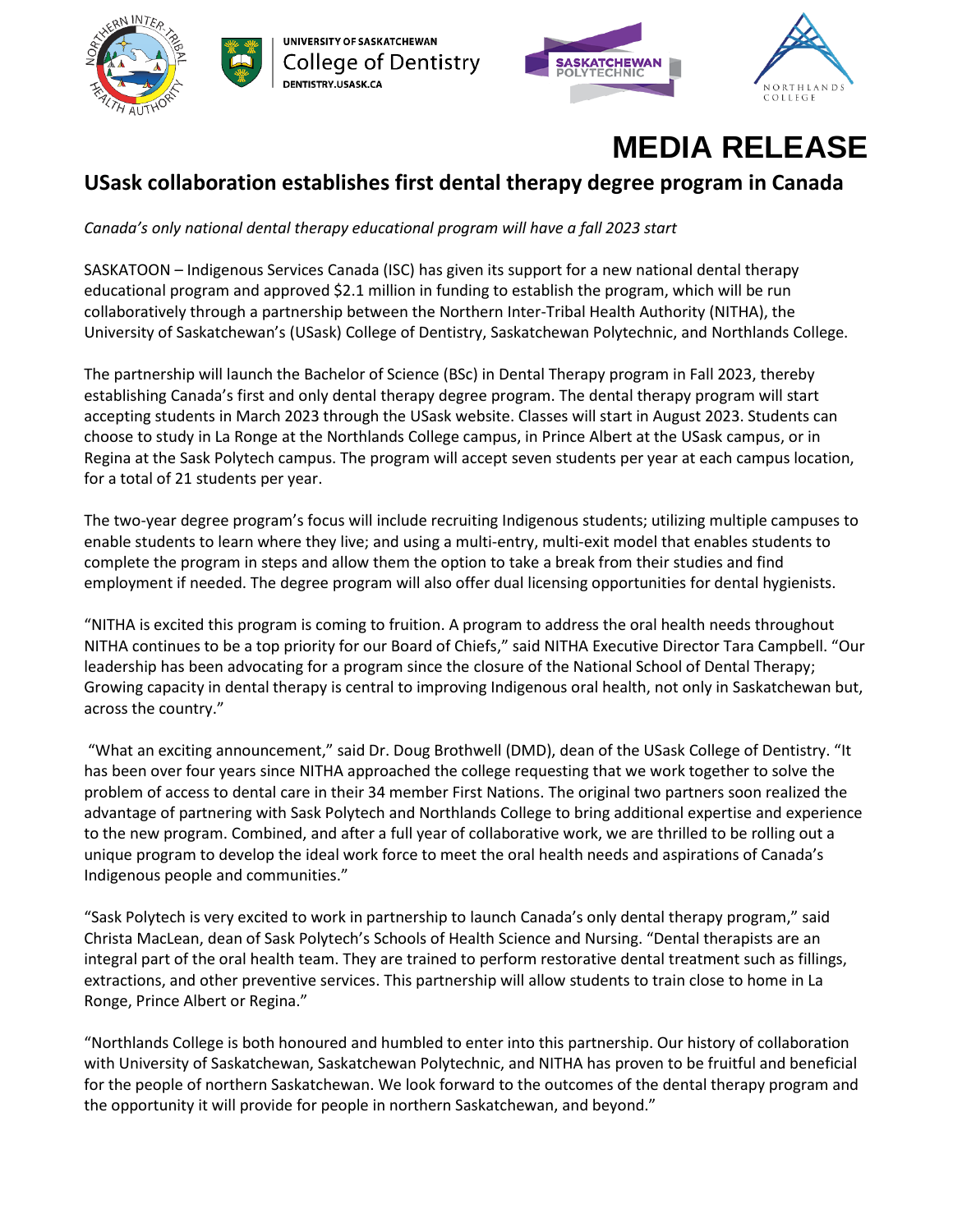









# **MEDIA RELEASE**

In 1987 the dental therapy program delivered through the former Wascana Institute closed, and the National School of Dental Therapy closed in 2011, ceasing all dental therapy education in Canada. The effects continue to be felt by remote communities in Saskatchewan and across the country where dental therapists traditionally worked. The absence of a dedicated dental therapy program has aggravated access to care issues in these remote communities.

-30-

## **For more information, contact:**

Victoria Dinh USask Media Relations 306-966-5487 [victoria.dinh@usask.ca](mailto:victoria.dinh@usask.ca)

Natasha Gillert Communications Officer NITHA [media@nitha.com](mailto:media@nitha.com) 306-953-5000

Brianna Bergeron Saskatchewan Polytechnic Communications and Marketing [brianna.bergeron@saskpolytech.ca](mailto:brianna.bergeron@saskpolytech.ca) 306-250-3978

Jamie Chester Northlands College Marketing & Public Relations 306-425-9299 [marketing@northlandscollege.sk.ca](mailto:marketing@northlandscollege.sk.ca)

## **About Northern Inter-Tribal Health Authority:**

Northern Inter-Tribal Health Authority (NITHA) is the only First Nations organization of its kind in the country. The organization is comprised of Prince Albert Grand Council, Meadow Lake Tribal Council, Peter Ballantyne Cree Nation, and Lac La Ronge Indian Band and each has extensive experience in health service delivery. The NITHA partnership, a First Nations driven organization, is a source of collective expertise in culturally based, cutting edge professional practices for northern health services in our partner organizations.

#### **About University of Saskatchewan:**

The University of Saskatchewan (USask), located in the vibrant city of Saskatoon on Treaty 6 territory and the traditional homeland of the Métis, is leading the way in tackling pressing problems like water and food security. Research, teaching and learning at USask is enhanced by our array of world-class centres and facilities. A range